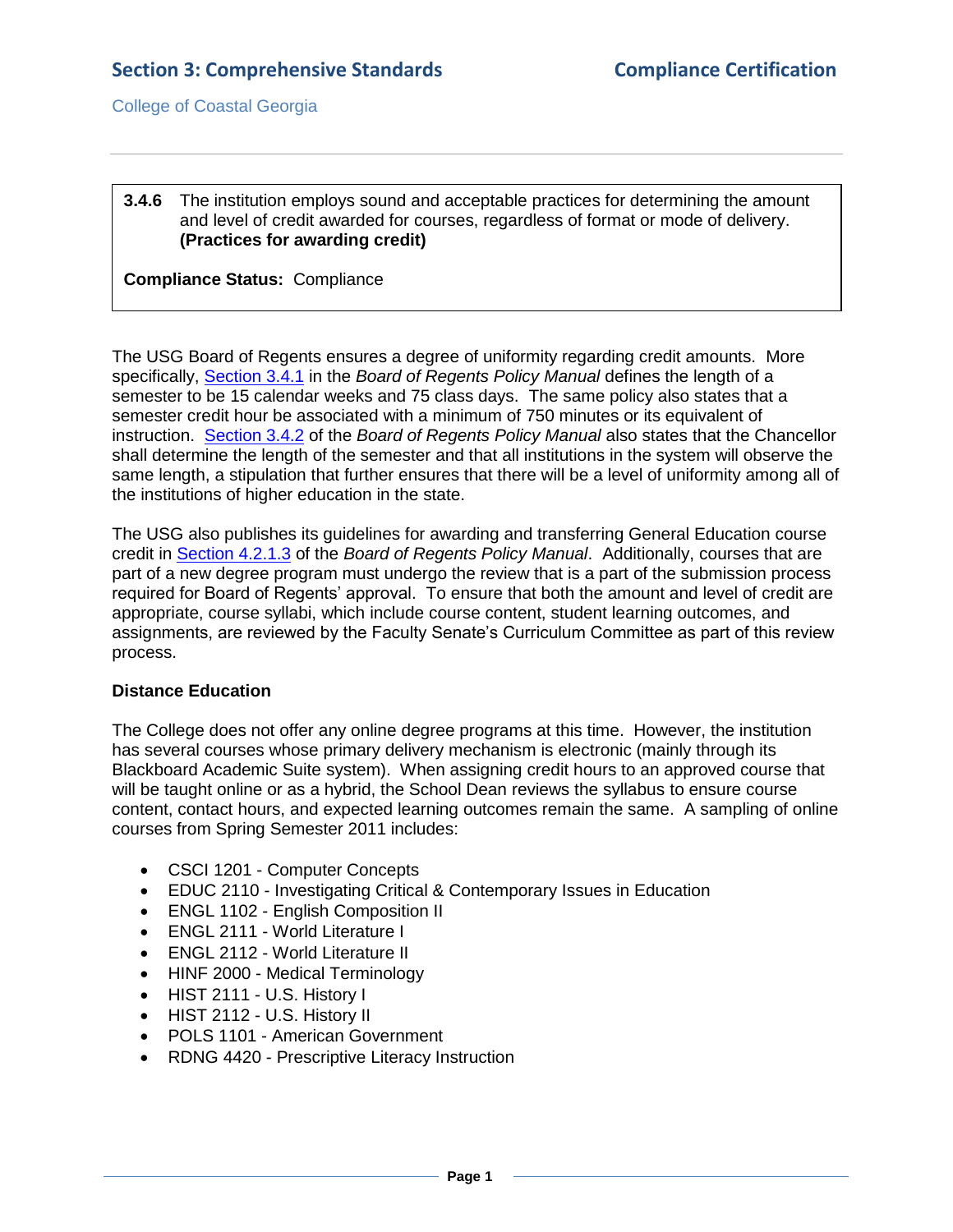## **Section 3: Comprehensive Standards Compliance Certification**

College of Coastal Georgia

Faculty that are teaching online courses are in most cases also teaching the face-to-face sections and blended/hybrid classes of that course. All online courses follow SACSCOC protocol – [Distance Education: Definition and Principles –](3.4.6.cSACSCOCDistanceEdStatement.pdf#page=1) A Policy Statement.